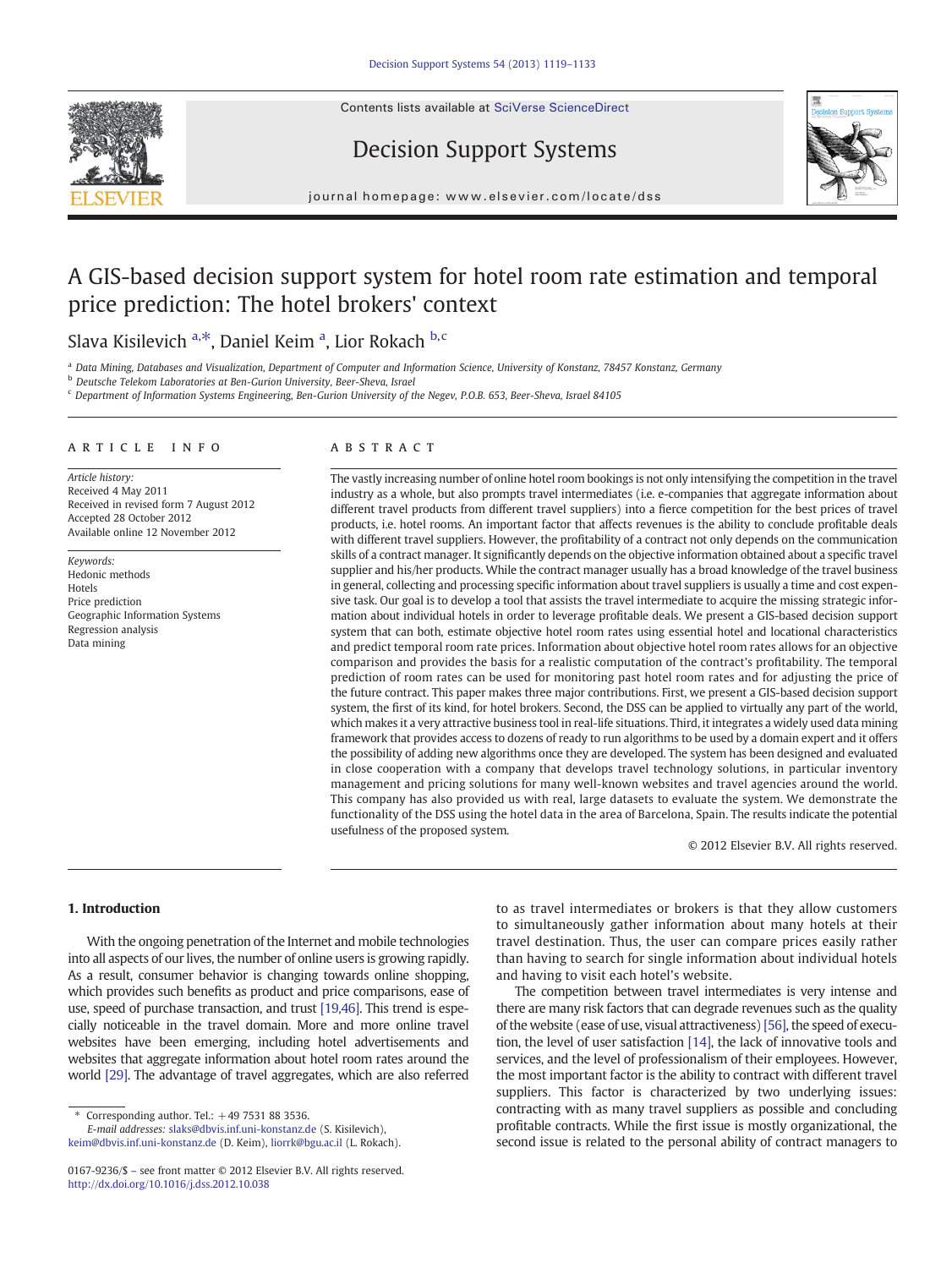conclude contracts and their comprehensive knowledge of the travel business. This knowledge, however, is dependent on the strategic information available about a specific travel supplier and his or her products. In reality, strategic decisions are reached using a limited amount of information due to the inability to acquire and process sufficient information in a sufficiently short time. With this in mind, we aim in this paper to improve the decision-making capability of hotel brokers by introducing a GIS-based decision support system. Our decision support system enables the broker to objectively estimate hotel room rates based on the intrinsic and locational characteristics as well as historic room rates of a given hotel or hotels with similar characteristics.

The analysis of product prices and factors that influence the price has been widely used in finance, economics and real estate property assessments since Rosen [\[48\]](#page--1-0) formulated the property of price as the weighted sum of the different characteristics composing the product. In the hedonic pricing model (usually analyzed by linear regression) that he proposed, independent variables are the product characteristics relevant for the analysis, while the price serves as a dependent variable. Therefore, by finding the hotels with the same characteristics that affect hotel prices, it will be possible to compare room rates between similar hotels.

For understanding the factors that affect property prices and hotel room rates in particular, the use of the hedonic pricing theory has received much attention (e.g. [\[8,25,32,33,42,55\]\)](#page--1-0). However, the results show that there is no universal solution as to what characteristics should be included and what analytical methods should be applied [\[6\].](#page--1-0) Sometimes the results are even contradictory [\[52\].](#page--1-0) Among the various reasons for differences in results, we can name such factors as: empirical methods selected for the analysis (linear and non-linear regression estimators, parametric and non-parametric algorithms); data quality and completeness; region of application; and characteristics included in a model.

The various studies in property valuation, including the hotel domain, showed the importance of considering such locational characteristics as the relative distance of a property to a city center or the distance to business centers in the models. Moreover, hotels have their distinguishing properties, such as the proximity to the waterfront. However, including locational characteristic into the model is very difficult for several reasons. First, the definition of locational properties is usually an ill-structured problem since it is difficult to agree on the definite spatial resolution (distance, areas, and spatial density), which may or may not influence the results. It is easier to answer the question about nonspatial characteristics like Is there a hairdryer in the room? than answering the question How many points of interest are there around the hotel? since around is not precisely defined in terms of distance. Second, the precision and availability of the spatial data limit its use in the analysis.

For these reasons, a completely automated solution process [\[33\]](#page--1-0) is not feasible since the guidance of an expert is paramount in the case of ill-structured problems and the task at hand. Clearly, there is a need for an interactive decision support system (DSS) [\[2,28,51\]](#page--1-0) that would help the analyst in testing different hypotheses regarding price factors for selected hotels. In this system, the analyst will be able to select the region of investigation by accessing all the necessary data from his/her corporate database. It would allow him/her to add additional data that he/she thinks is important in the analysis. Such data, for example, could be points of interest around hotels, transportation availability, historical places or information about the proximity of a hotel to the waterfront, etc. Enabling the analyst to build different models and apply various algorithms, the system will help the analyst decide about the desirability of a hotel and the objective room rate.

Geographic Information System (GIS) technology has proven to be useful for businesses. Its addition to a business decision-making environment improves the performance of the decision-maker [\[9\].](#page--1-0) Moreover, the importance of GIS in property valuation has been discussed in numerous works (e.g. [\[7,12,16,18,27,37,40,43,47,49,54,58\]\)](#page--1-0). However, the usage of GIS in these instances was mostly limited, either to utilizing spatial queries and distance measures or it was limited to one location only. A

few works discuss the implementation requirements of a GIS. In any case, these were not robust due to the lack of appropriate technology, incompatibility in programming interfaces, or were implemented by integrating different components by data import and export facilities, which Denzer [\[11\]](#page--1-0) called null integration. At the same time, no work, to the best of our knowledge, presented a robust and easy-to-use GIS-based solution that can be used in real life scenarios.

In contrast to past attempts, we provide a flexible and highly interactive GIS-based decision support system with rich functionality. Our system is integrated with a real GIS that provides support in order to input and layer spatial data; to represent complex spatial relations; to analyze spatial data; and to output spatial data in the form of maps [\[10\]](#page--1-0). The problem of spatial data acquisition, a crucial factor in past research, has been solved by utilizing OpenStreetMap crowdsourcing data [\[22\],](#page--1-0) which comprises contributions from thousands of individuals around the world. Although, some features like the proximity of a hotel to the seafront are not available in OpenStreetMap, the analyst can use simple user interface to decide about this feature and to note that the hotel is being examined further with regard to this information. The integrated data mining package provides the domain expert with access to dozens of available, ready to run algorithms.

The contribution of the paper can be summarized as follows:

- 1. The decision support system that we developed meets the real world business requirements of hotel brokerage companies for estimating a hotel's objective room rates.
- 2. Due to the integration of the OpenStreetMap public data, the proposed DSS can be applied to different parts of the world and is not constrained to analyzing a specific region, as is usually the case in instances cited in the academic literature.
- 3. The provision of attributes that are usually difficult if not impossible to acquire or determine, e.g. proximity to the waterfront or attributes that are based on spatial characteristics (radius and distance), is facilitated by an interface that allows the domain expert to provide the desired information.
- 4. The framework is not limited to a predefined hotel characteristic and a single regression estimator but can use a variety of linear and non-linear estimators available in the data mining package that is embedded into the framework along with the capability of selecting the characteristics the domain expert believes to be important in a particular situation. This feature is particularly important since economic theory does not provide guidance about selecting characteristics and determining how these characteristics relate functionally to their product price and what are the best algorithms to apply [\[6,39\]](#page--1-0).

### 2. Related work

In this section we review works related to the field of property valuation and the characteristics that influence the hotel room prices. The methods, which are used in both fields, are very common and are based on hedonic pricing models.

There are two main approaches inherent in the hedonic model. The first seeks to estimate how individual characteristics influence the overall price of a property or a room ([Section 1\)](#page-0-0). The second approach deals with generating and evaluating a model that can be used in the price prediction (Section 2) that is close to the goal of our paper. Finally, we show related works in which hedonic pricing models are integrated with a GIS ([Section 3](#page--1-0)).

### 2.1. Determinants of room rates

The influence of a hotel location on room rates and the price contribution of a specific attribute were investigated in [\[5\].](#page--1-0) Initially, Bull included five independent variables in the hedonic model (hotel star